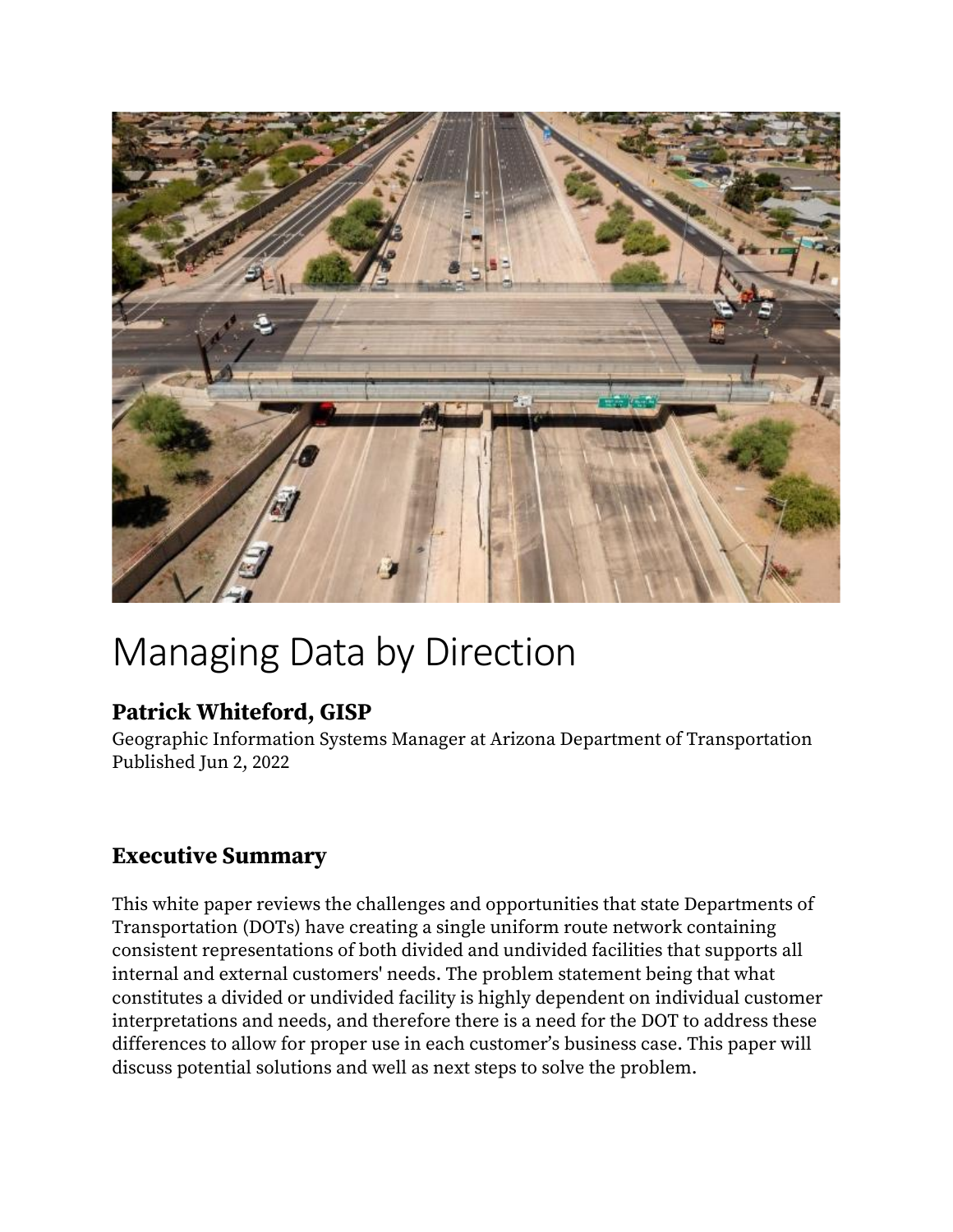## **Introduction**

The distinction between divided and undivided facilities has been a long debated topic in the transportation industry. How these facilities are managed in the linear referencing system (LRS) differs from agency to agency. As the LRS continues to be leveraged by other business units within the Arizona Department of Transportation (ADOT), the need to identify business needs and clear rules is desired. Managing roadway data by direction has its benefits and challenges that are worth discussing. The white paper will discuss data challenges, benefits, potential solutions and next steps for implementation.

# **Defining the Problem**

The distinction between divided and undivided facilities is important for many topics including Highway Performance Monitoring System (HPMS), asset management and emergency routing. Defining what a divided facility is depends on several factors. The definition can also change depending on the audience.

A road that may be considered divided in the eyes of the public may not be for emergency personnel. For example, if an emergency vehicle can traverse the area between the opposing lanes, then it would be considered an undivided facility (See Figure 1).



### **Figure 1.**

It is important to understand how ADOT's data is managed and why. The Federal Highway Administration (FHWA) defines a Divided Highway as a multi-lane facility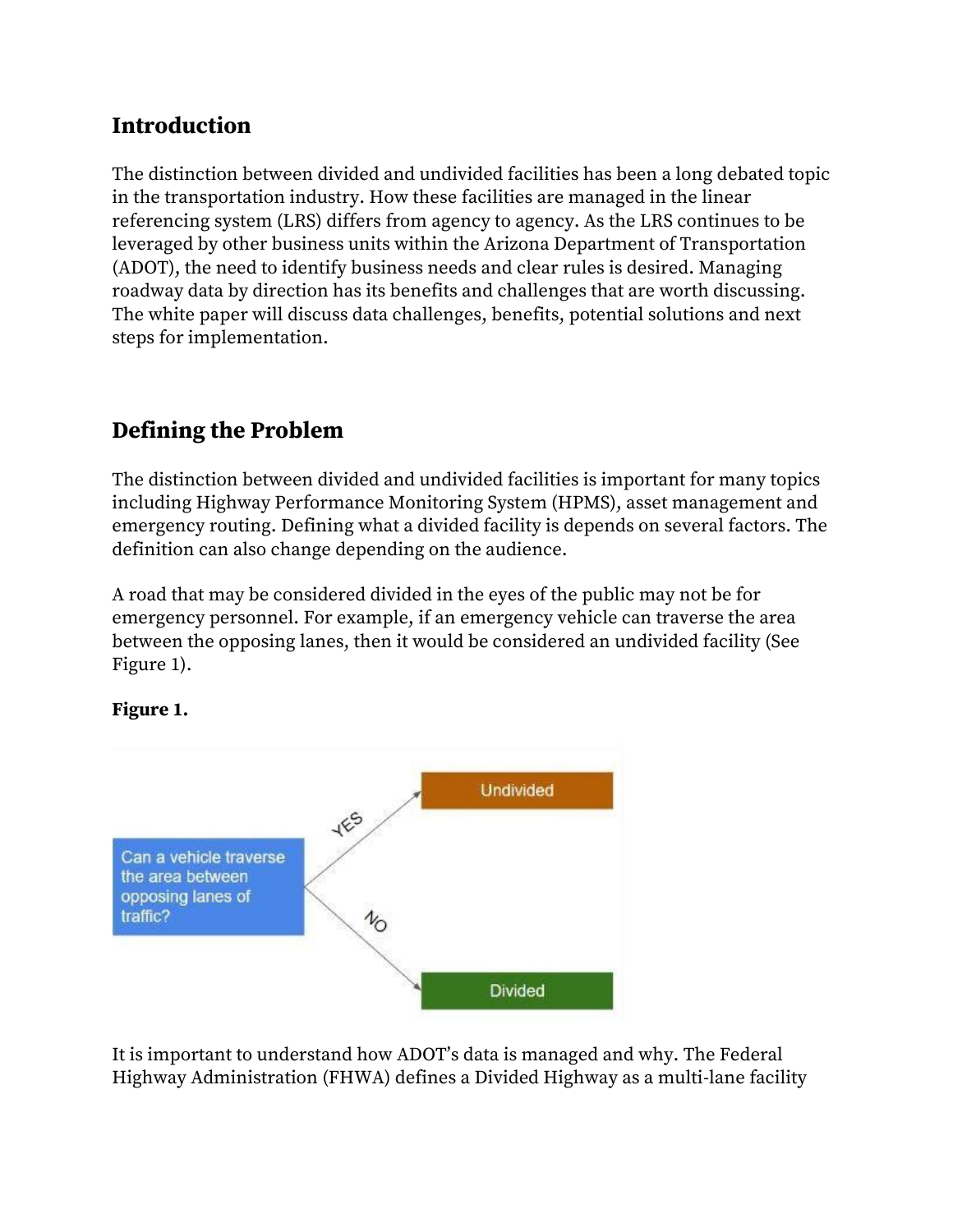with a curbed or positive barrier median that is 1.2 meters (4 feet) or wider. This definition can be challenging to implement on a LRS due to data availability.

The LRS is the backbone for agency asset management. The LRS is the geographic and temporal tie that all the data sits on top of. It is a linear representation of real-world facilities such as highways, railroads or canals. The LRS incorporates measures along a linear element and allows for features (points or linear segments) to be referenced off of them (See Figure 2). This means the measures along the route are a specific geographic place, the road inventory data is only spatially referenced to that measure along the LRS defined route. This means real-world assets can be anchored on the LRS such as signs or guardrails. Managing data via the LRS allows for greater analytical capabilities and improved data management over time and space.



### **Figure 2.**

The challenge is that there is no standard across the country on how to best manage data on a divided or undivided facility within a LRS. A more detailed definition can be found in the breakdown below. A road can be considered divided if:

- An emergency vehicle, ambulance, fire truck, police vehicle cannot traverse the area between the opposing lanes of traffic.
	- o This can be because of:
		- Physical barrier that cannot be crossed by any vehicle
		- High medians (e.g., jersey barriers, logs, ditches, steep slopes, water, etc.)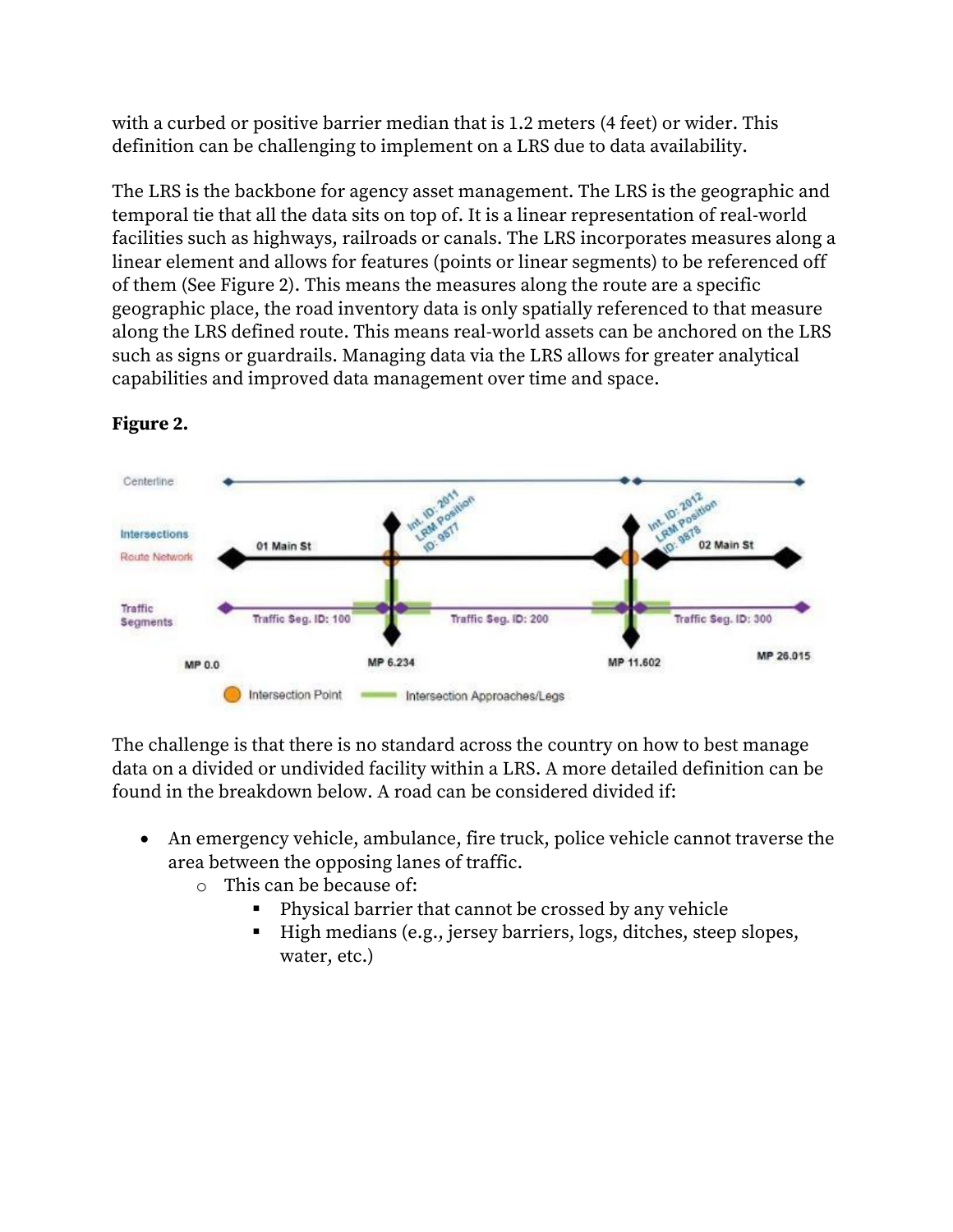

- Changes of surface materials in the area between lanes are not an issue unless it makes the area impassable (i.e. large rocks).
- If a vehicle can traverse the area between the opposing lanes, then for the definition it is undivided.
	- o Normal curb and gutter
	- o Normal, passable landscaping
	- o "Painted" open divisions



• Only divided from making turns from side traffic (one direction, e.g., turn lanes near traffic lights)

This gap in process provides a number of challenges but also opportunities for improvement.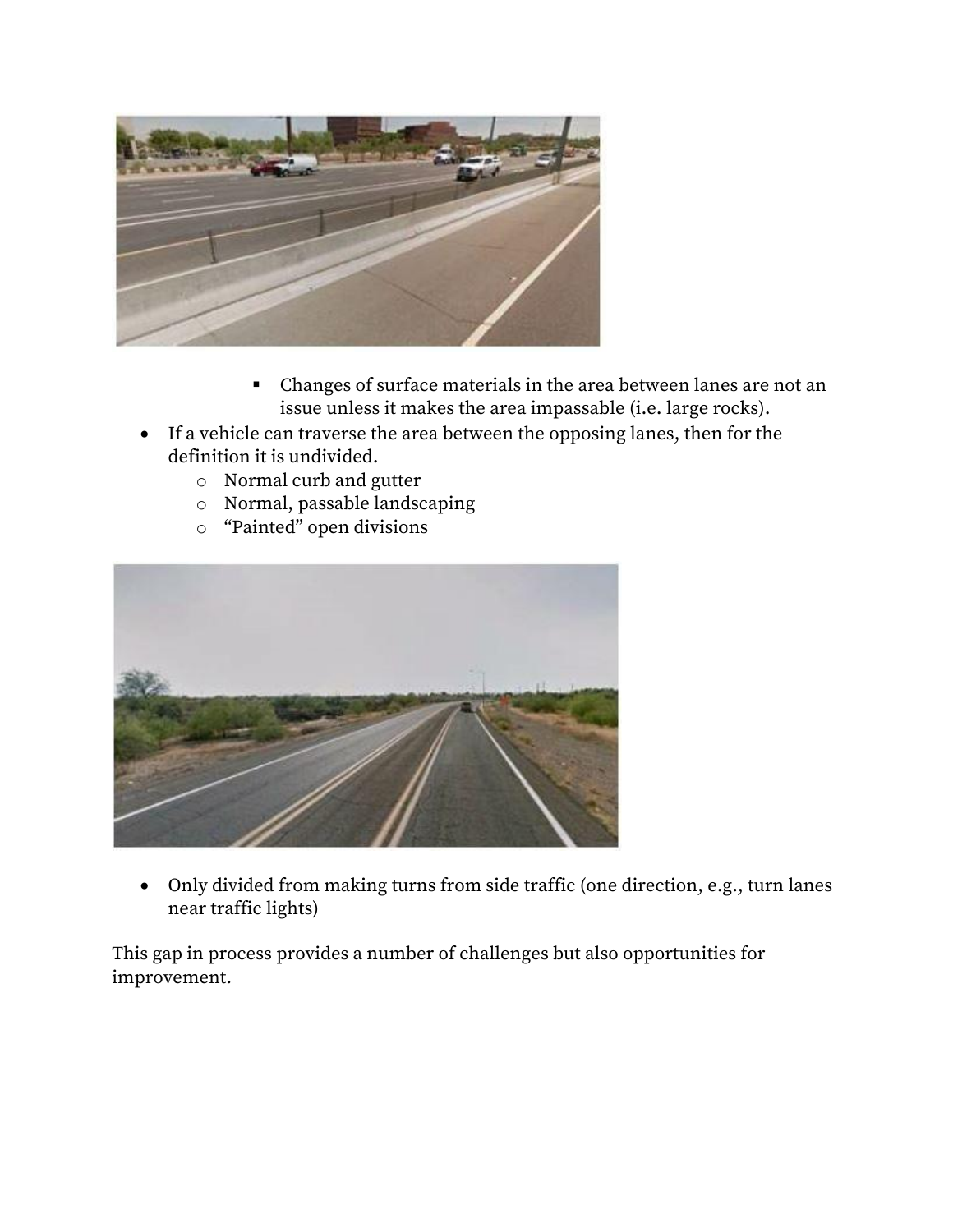# **Challenges and Opportunities**

Understanding individual customer business needs will help to shed light on the 'why'. Much of how the LRS is managed comes from federal guidelines from HPMS or All Roads Network of Linear referenced Data (ARNOLD). Historically there was little need to manage data by direction. The LRS has been designed to model the route network as it functions. For example, if a route has a curbed raised median with crossings (See Figure 3) it will be managed as an undivided section of a roadway. It will be represented by a single route or overlapping, concurrent routes. This does not follow FHWA guidelines.

### **Figure 3.**



For the LRS to be broken out into separate routes there needs to be a positive barrier such as a jersey barrier that impedes traffic flow. This is seen on an interstate highway for example (See Figure 4). The level of effort to break up the routes that are currently defined as undivided into divided would be substantial.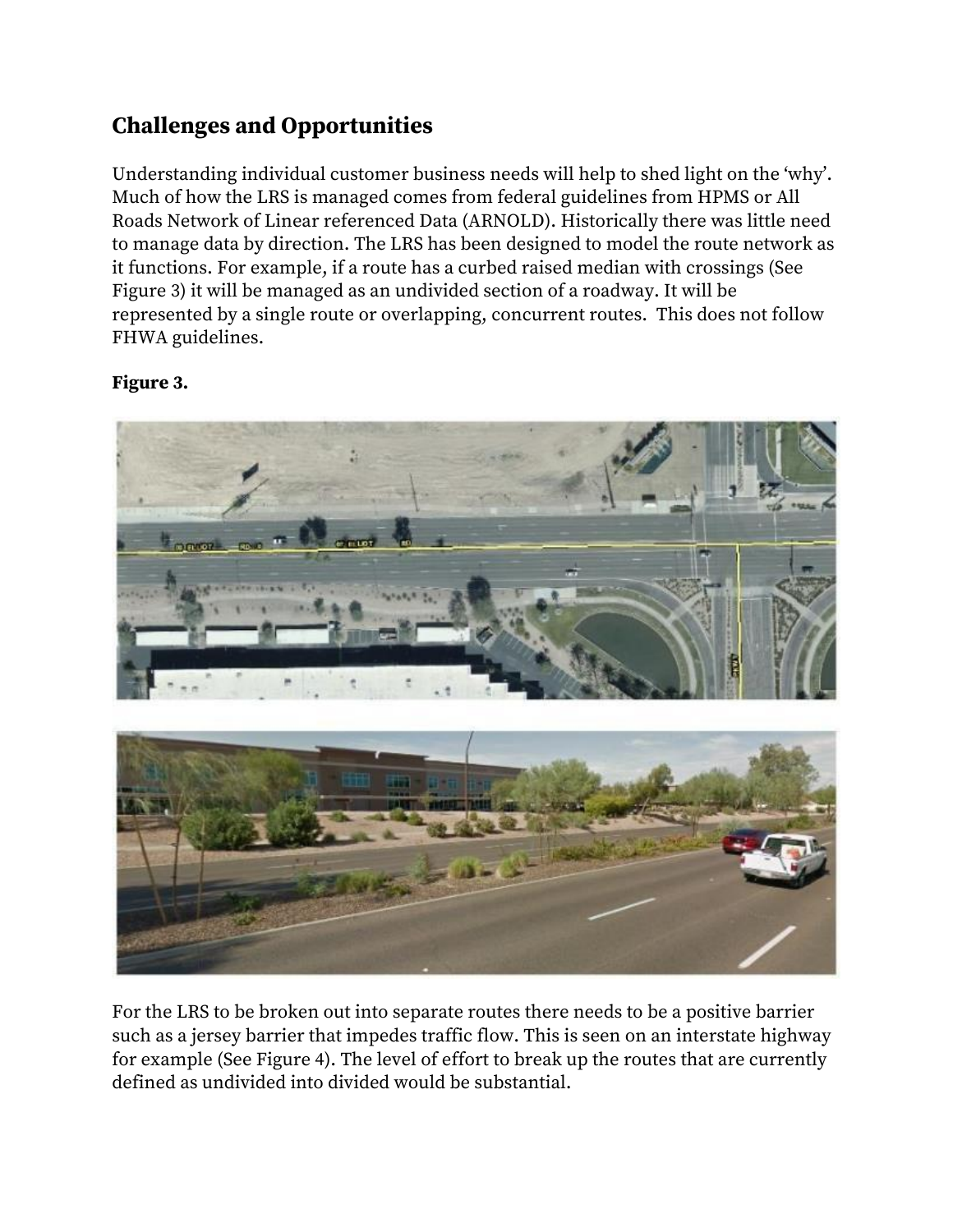**Figure 4.**



The challenge is that different business units within ADOT require varying data quality. For example, the pavement management team has the need to analyze data by direction, regardless if the route is divided or not. This is due to the need to perform infield data validation. This directly affects how the LRS is managed. The challenge is further complicated by how different State DOT's manage their LRS. This is all due to a lack of a national standard and begs the question, what is the best way to manage the LRS and its events?

On an undivided facility the LRS is best represented as a single route or concurrent overlapping routes with different route names (RouteIds). This makes it difficult to manage data by direction natively in the LRS. Defining whether a facility is divided or undivided takes some analysis and rules based decision making. Data validation via aerial imagery, photo log and Google Street view and the creation of clear guidelines and requirements will help to clarify and properly define what a divided facility is.

For the undivided sections, roadway characteristics data is placed predominantly on the cardinal carriageway (direction of increasing measures of mileposts), through lanes for example. If an undivided route has 3 through lanes in one direction and 2 through lanes in the other, the lanes data will be placed only on the cardinal direction and summed to 5 lanes total. This poses a challenge for teams that need to manage by direction.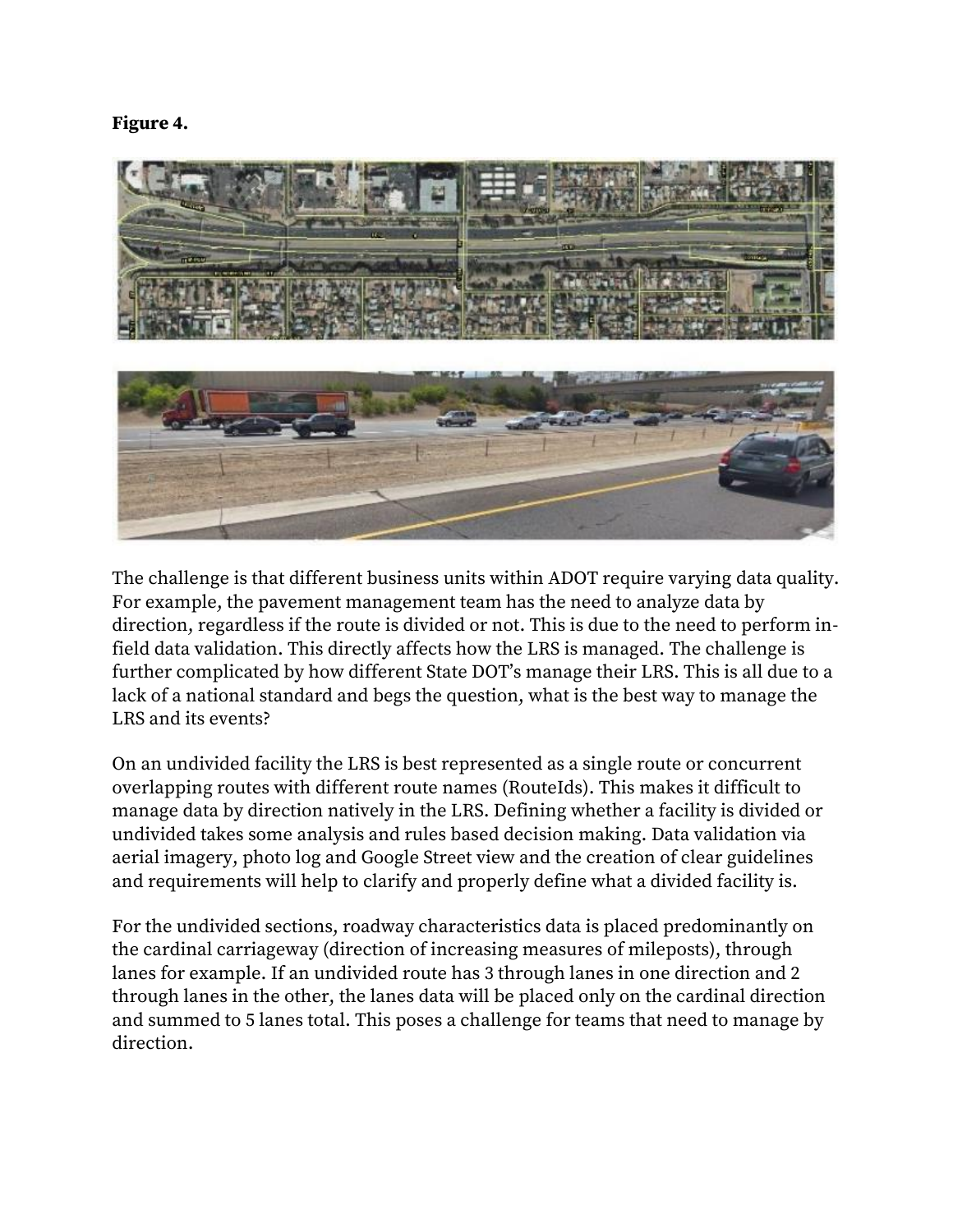Another consideration is how the route functions when determining whether it should be a divided or undivided facility. If it is physically impossible to cross over into the other carriageway the LRS should manage the linework as two separate carriageways, a divided facility. A grade separated facility would also constitute a separate named route, such as an E-ramp (cross over ramp).

The other aspect to consider is how locally owned routes, routes not under the jurisdiction of ADOT are managed. It is important to be consistent between jurisdictions. The use cases will likely vary from one municipality to another. Understanding the driving forces behind this will assist in shedding light on the topic as well as support the creation of a standard.

# **Potential Solutions**

There are several options to manage data by direction, the two major options are:

- 1. Directionality per event
- 2. Directionality per route network

The modeling of assets on a roadway with directional attribution is the hallmark of good data management. This is especially important on undivided routes as a single carriageway creates challenges for mileage summarization and reporting for business units that need to report data by direction. This is especially important for teams that perform field work.

Directionality per event (option 1 in Figure 5) allows for the LRS to stay largely static and leverages direction attribution for specific events (See Table 1). To perform this analysis there will need to be updates to the database schema and coordination with data owners. The use of esri's route dominance functionality will ensure that events are located on the most dominant route. This ensures that mileage querying and summarization are performed on the proper route.

# GOOD (EB)

### **Figure 5.**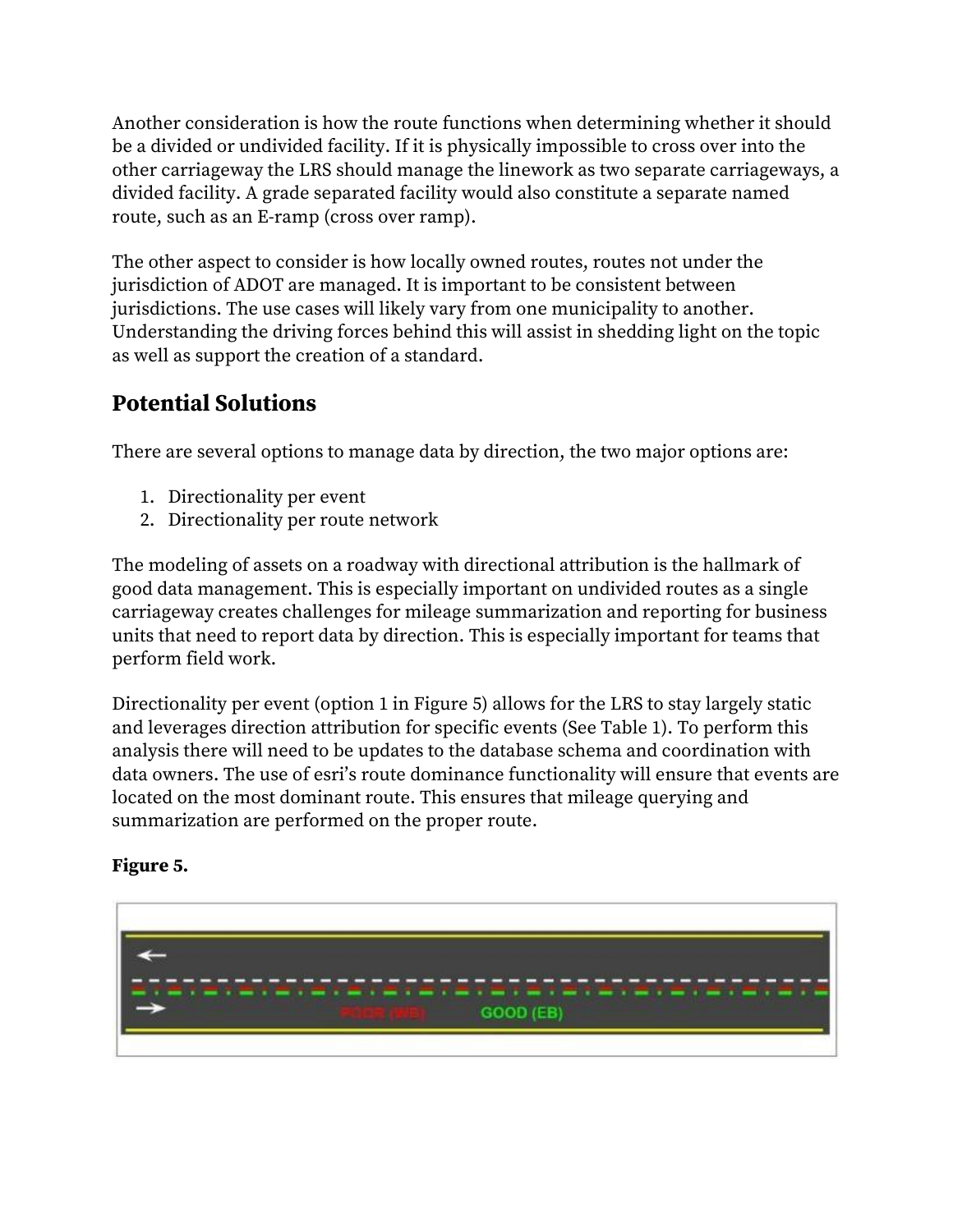### **Table 1.**

| <b>Routeld</b> | <b>FromMeasure ToMeasure</b> | <b>Pavement Condition Direction</b> |      |
|----------------|------------------------------|-------------------------------------|------|
| S 010          | 50                           | 60 Good                             | EΒ   |
| S 010          | 50                           | 60 Poor                             | WB I |

The other potential solution is to update the LRS (option 2 in Figure 6) to have concurrent overlapping routes or completely separate routes into a dual carriageway model (See Table 2). This will greatly align the LRS with ARNOLD business requirements. It will create substantial work on the LRS data owners to update the network as well as maintenance moving forward.

#### **Figure 6.**



### **Table 2.**

| <b>Routeld</b> | <b>FromMeasure ToMeasure</b> | <b>Pavement Condition</b> |
|----------------|------------------------------|---------------------------|
| S 010          | 50                           | 60 Good                   |
| S 010          | 50                           | 60 Poor                   |

Whichever method is decided upon, the empowerment of data owners to manage their data via the GIS is paramount for long term success. The creation of standard work is vital to long term sustainability and consistency. The development of clearly defined business needs and rules will support data driven decision making. Using humble inquiry to understand specific needs and develop targeted solutions will help drive the next steps.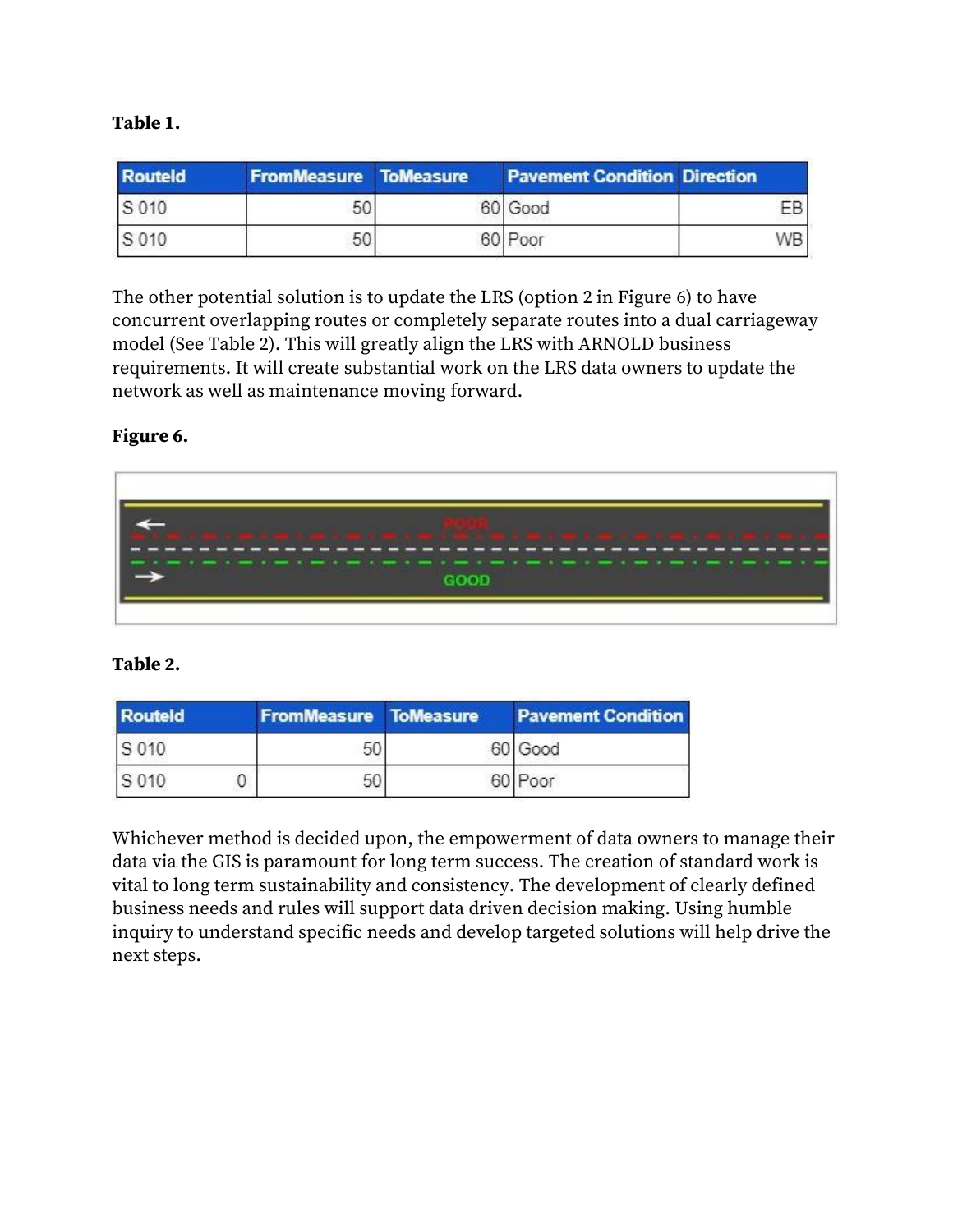# **Next Steps**

Benefits will take the form of standard work related to route and event management. Improved analytics by route and by lane will support asset management for maintenance crews and planning activities. Success will be measured by time saved for analytics, cost savings by reducing the need to perform field verification, improved customer service to business units that leverage the LRS and much more.

As the use of the LRS expands into other teams within ADOT to support specific workflows the LRS will need to evolve. A worthwhile activity would be to coordinate with teams that leverage the LRS including the Multimodal Planning Division (MPD), Transportation Systems Management Operations (TSMO) and Information Technology Group (ITG):

- MPD Geospatial Analysis Team data owners of the LRS
- MPD Data Analytics Team data steward for federal reporting
- MPD Traffic Monitoring Team data owners and user for federal reporting
- MPD Pavement Management Team data owners and user for integration with the pavement management system
- ITG GIS data custodians of the LRS database
- TSMO Traffic Safety Team data owners and support safety analysis using GIS data

Identifying these customers will allow for a better understanding of what the data is being used for. The next step will be to coordinate with the identified teams to understand their business needs. Documentation will be produced in the form of core process mapping, workflow documentation and metadata to support long term sustainability.

The need for an agency-wide standard that is implemented in all workflows and enforced across the department will allow for improved analytics. One method would be to develop business use case stories with affected teams. This would help to distinguish between wants and needs to assist in setting priorities. There needs to be a common standard between communities of practice (i.e. NG911).

For a national perspective, the Applications of Enterprise GIS for Transportation (AEGIST) guidebook is looking to further define these carriageway nuances as well as create a national standard. If this method is desired it would be recommended to wait for AEGIST to complete its work before implementing. That way best practices can be incorporated.